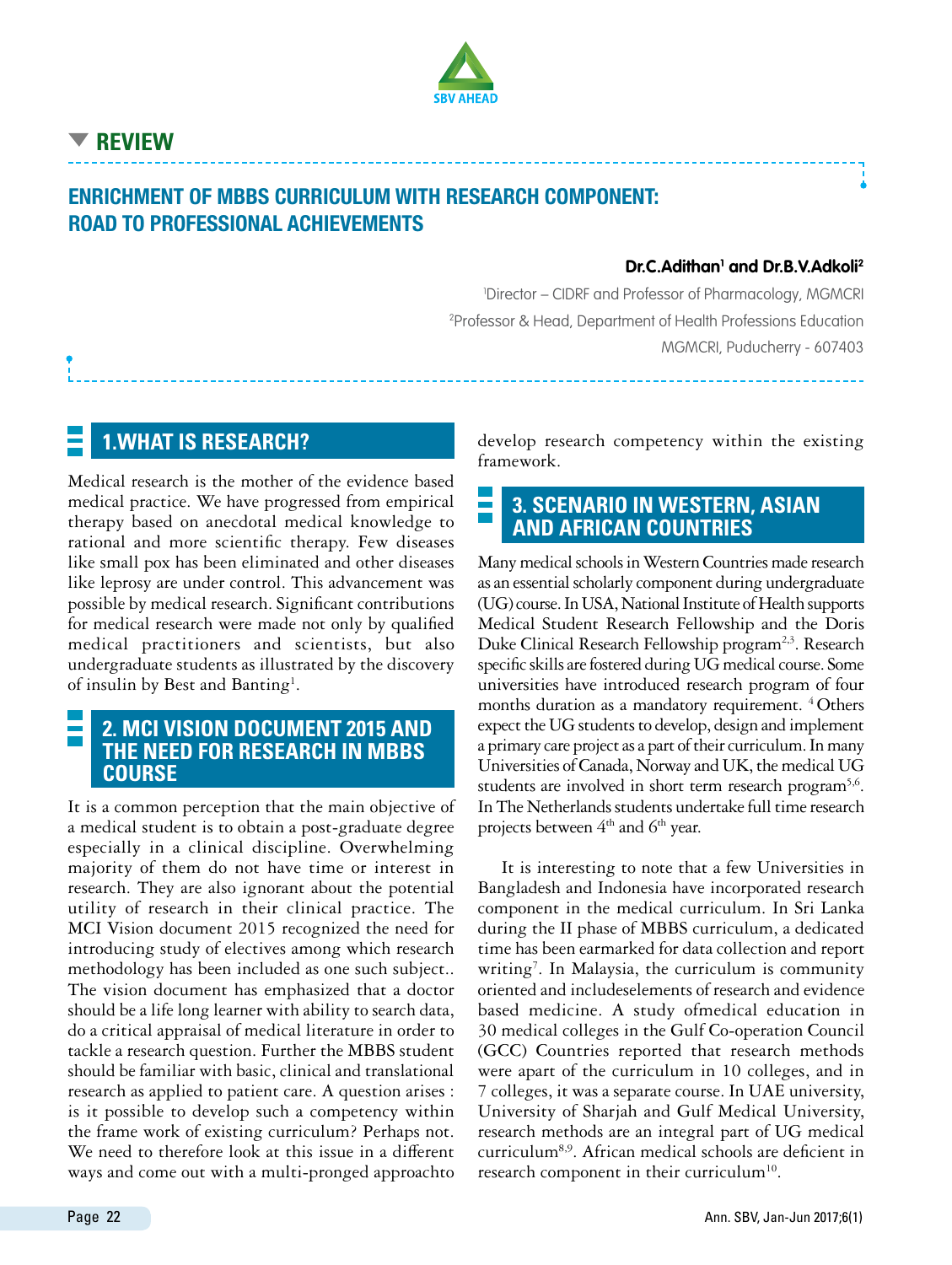# **4. Status at India**

The undergraduate medical curriculum largely governed by the 1997 MCI Regulations have too little to say on the development of research competency. MCI Vision document 2015 states that research methodology can be included as *one of the elective subject*. But research is not considered as a formal component of curriculum till now. There are no guidelines available for the medical faculty as to how the research competency can be fostered in the MBBS Course.

A few studies have been published on the status of undergraduate research training in India and the awareness of the faculty or students regarding this critical issue.

Harsha Kumar et al conducted a survey among medical students at Mangalore. According to their findings a vast majority of students whose awareness about research was high were mostly involved in the medical curriculum $11$ .

It is interesting to note that the pressure for including research has started coming from the students, the direct consumers of the curriculum. A research paper presented by Reddy et al inthe South East Asian Regional Association for Medical Education, Coimbatore (2012) stated that about 77% of students favoured inclusion of research training in the MBBS curriculum<sup>12</sup>. There is a positive development among the students and they actively participate in the National Medical Students Research Conference conducted under the banner of After attending 5 such conferences the students have taken a lead and established. Authors had addressed few student national conferences and they found new enthusiasm amongst young medicos to pursue research as a career pathway.

A study by Garg et al expressed concerns regarding the poor state of affair and given some reasons such as lack of mentorship, inadequate infrastructures & resources and lack of writing skill for biomedical publication<sup>13</sup>. It is essential to address these issues to come out with tangible solutions.

#### **Opportunities availablefor the students to pursue research**

There are many opportunities for Indian UG medical students to undertake research during the vacation period (Table 1). Few of them briefly described below.

Short-term Research by Indian Council of Medical Research (ICMR-STS) is very popular program. It calls for proposal in January and provides stipend of Rs.10000 per month for 2 months. The number of ICMR-STS fellowships are increasing every year. More details are available at the ICMR website ([www.icmr.](http://www.icmr.nic.in) [nic.in\)](http://www.icmr.nic.in). National Science Academies such as Indian Academy of Sciences, Bangalore and Indian National Science Academy, New Delhi provides two-month Summer Fellowships to work with scientists in fields of Life Sciences. This is not specific for medical students. Visiting Students' Research Programme offered by Tata Institute (TIFR) also offers opportunity for research in life sciences.

#### **5. Suggestions for improving research by UG medical students**

The need for advocacy, sensitization and *buy in* by the stakeholders: Curricular changes are too slow to happen. They are often riddled with bureaucracy, and often old mind set. Research cant' be left to postgraduate

**Table 1.** *Research opportunities available for undergraduates*

- **• ICMR Short Term Research Studentship** : ICMR-STS (1979)
- **• SUMMER RESEARCH FELLOWSHIP:** ( Jawaharlal Nehru Centre for Advanced Scientific Research, Bangalore, www.jncasr.ac.in ), Stipend: Rs. 4000/- per month for 2 months
- **• SUMMER RESEARCH FELLOWSHIP:** Indian Academy Of Science, Bangalore And Indian National Science Academy, India
- **• KISHORE VAIGYANIK PROTSAHAN YOJNA**, Indian Institute Of Science, Bangalore, India. KVPY DST, Govt. of India
- **• SUMMER FELLOWSHIPS IIT Mumbai VISITING STUDENTS RESEARCH PROGRAM (VSRP)** TIFR-Web site: <http://www.tifr.res.in/>
- **• Conferences** for Medical Students ′ MEDICON ′ UGCON ′ OSMECON ′ KARMIC etc